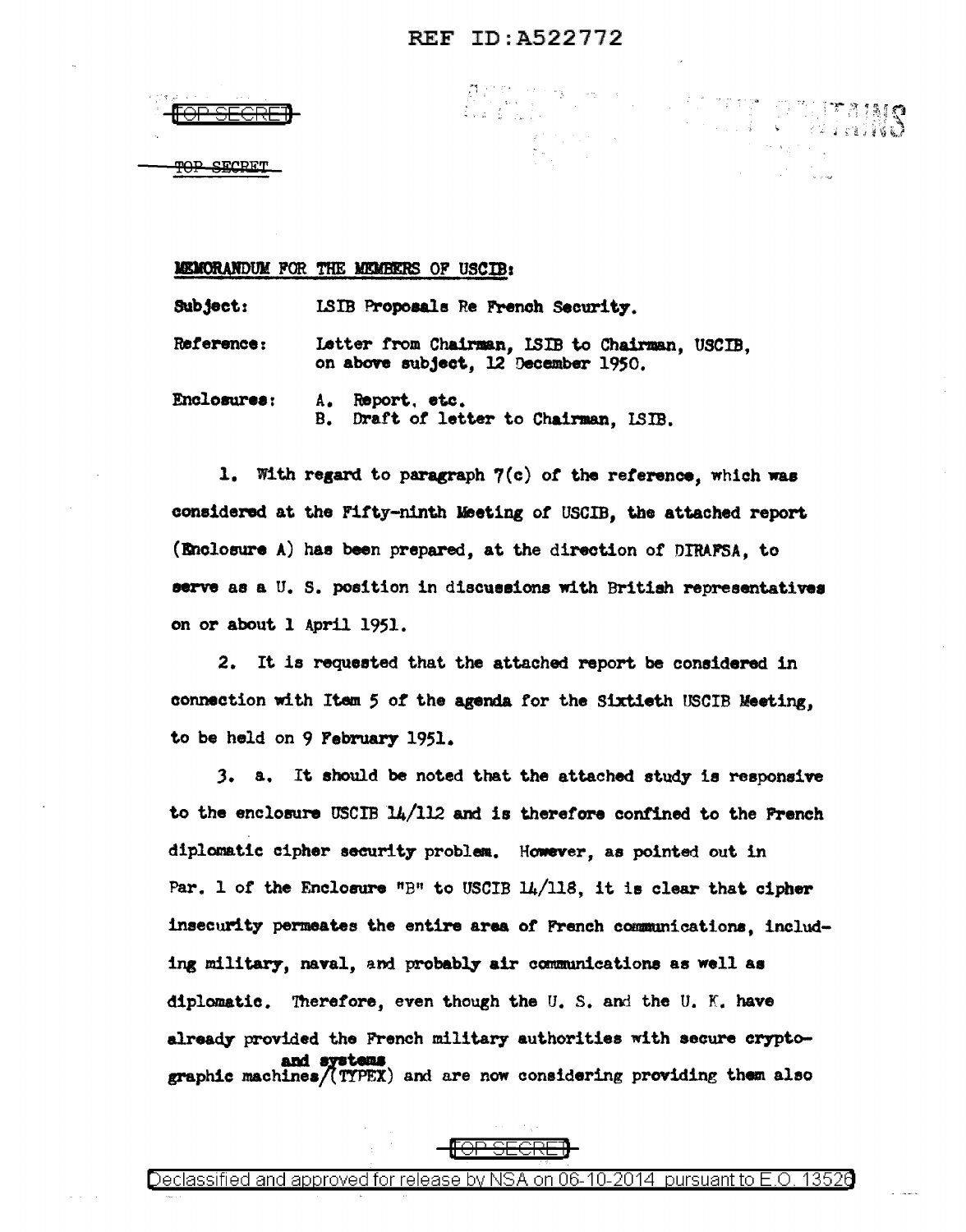$\mathcal{U}_\ell$ 

#### TOP SEGRE!

 $\begin{array}{l} \begin{array}{c} \mathcal{B} \to \mathbb{Z} \to \mathbb{Z} \to \mathbb{Z} \to \mathbb{Z} \to \mathbb{Z} \to \mathbb{Z} \to \mathbb{Z} \to \mathbb{Z} \to \mathbb{Z} \to \mathbb{Z} \to \mathbb{Z} \to \mathbb{Z} \to \mathbb{Z} \to \mathbb{Z} \to \mathbb{Z} \to \mathbb{Z} \to \mathbb{Z} \to \mathbb{Z} \to \mathbb{Z} \to \mathbb{Z} \to \mathbb{Z} \to \mathbb{Z} \to \mathbb{Z} \to \mathbb{Z} \to \mathbb{Z}$ 

with the CCM for the transmission of international traffic dealing with Western Union and NATO affairs, the security of wholly intra-French military communications on related or purely national subjects will remain seriously inadequate and thus will jeopardize the security of NATO, purely U.S., purely U.K., and U.S.-U.K. communications. Hence, it/clearly insufficient to overhaul French diplomatic cryptography, and the security problem must be resolved in respect to French cryptographic systems in all areas, military, naval, air, etc., as well as in the diplomatic area.

b. It is therefore recommended that the agenda for any discussions with the Pritish on the subject of French diplomatic cipher insecurity be broadened to include all French cryptographic communications and that a proposal to this effect be made to the chairman of ISIB. Enclosure B is a draft of a letter embodying such a proposal.

 $\mathbf{2}$ 

EARL E. STORE Rear Admiral, U.S. Navy USCIB Coordinator

e e e propria del 1990.<br>L<sub>a po</sub>lo de la SV **los s**tanda

医心室 医皮肤病 医心房

**TENN**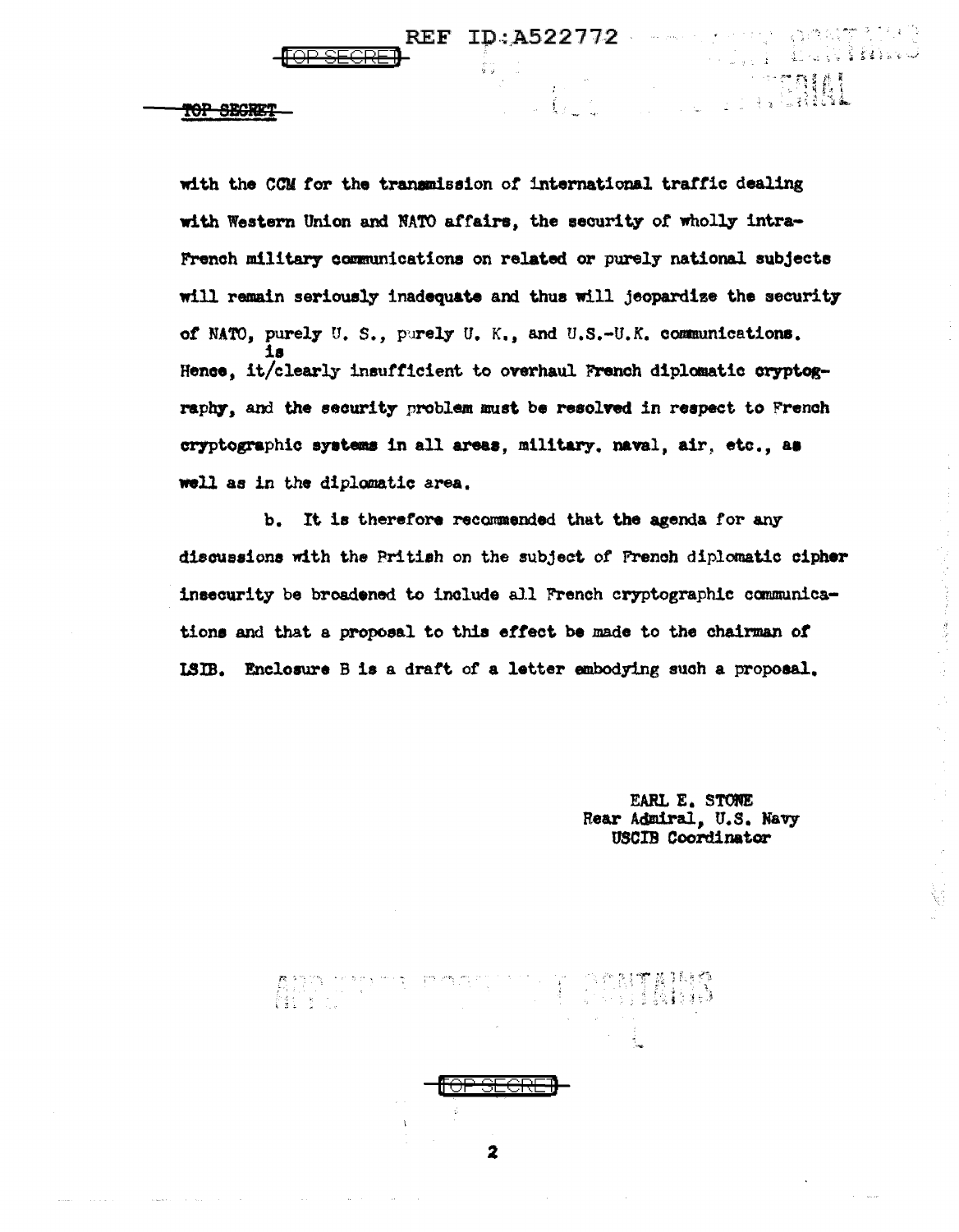# **REF ID: A522772**



# Chairman. London Signal Intelligence Board

Subject: THE INSECURITY OF FRENCH DIFLOMATIC CIPHERS

In accordance with Paragraph 7(c) of SB/763, the plan which AFSA has worked out is embodied in Enclosure A hereto and is forwarded in advance of the conference to be held early in 1951, as proposed in the paragraph of reference.

2. a. It should be noted that Enclosure A is responsive to SB/783 and is therefore confined to the French diplomatic cipher security problem. However, as pointed out in Paragraph 1 of the Enclosure "B" to Enclosure A, it is clear that cipher insecurity permeates the entire area of French communications, including military. naval, and probably air communications as well as diplomatic. Therefore, even though the U.S. and the U.K. have already provided the French military authorities with secure cryptographic machines and systems (TIPEX) and are now considering providing them also with the CCM for the transmission of international traffic dealing with Western Union and NATO affairs, the security of wholly intra-French military communications on related or purely national subjects will remain seriously inadequate and thus will jeopardize the security of NATO. purely U.S., purely U.K., and U.S.-U.K. communications. Hence, it is clearly insufficient to overhaul French diplomatic cryptography. and the security problem must be resolved in respect to French dryptographic systems in all areas, military, naval, air, etc., as well as in the diplomatic area.